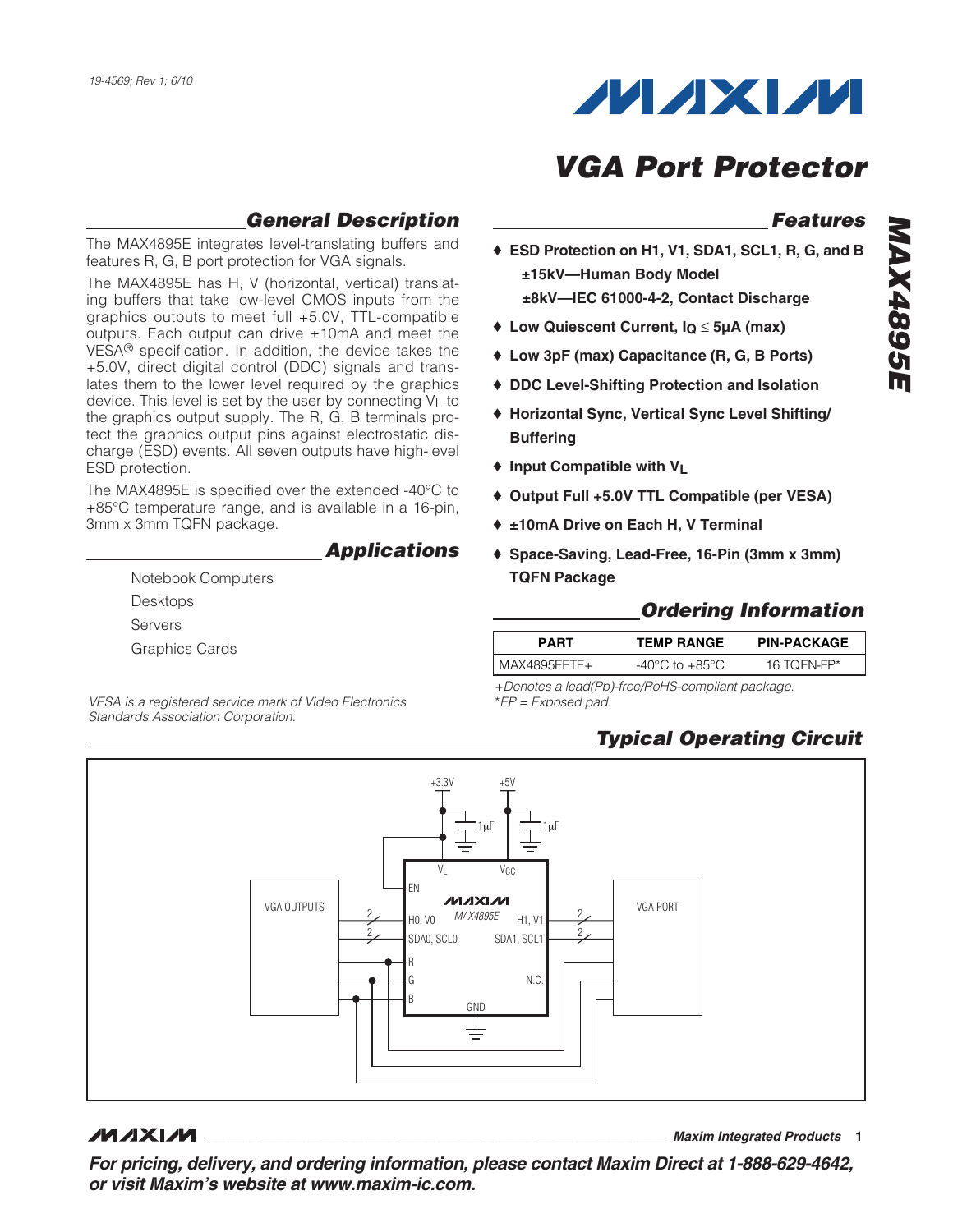### **ABSOLUTE MAXIMUM RATINGS**

(All voltages referenced to GND.)

| Continuous Current through SDA_, SCL_±30mA   |  |
|----------------------------------------------|--|
| Continuous Short-Circuit Current H1, V1±20mA |  |

| Continuous Power Dissipation ( $T_A = +70^{\circ}$ C) for multilayer board: |  |
|-----------------------------------------------------------------------------|--|
| 16-Pin TQFN (derate 20.8mW/°C above +70°C) 1667mW                           |  |
| Junction-to-Case Thermal Resistance $(\theta_{\text{JC}})$ (Note 1)7°C/W    |  |
| Junction-to-Ambient Thermal Resistance $(\theta_{JA})$                      |  |
|                                                                             |  |
| Operating Temperature Range  40°C to +85°C                                  |  |
|                                                                             |  |
|                                                                             |  |
| Lead Temperature (soldering, 10s)+300°C                                     |  |
|                                                                             |  |
|                                                                             |  |

**Note 1:** Package thermal resistances were obtained using the method described in JEDEC specification JESD51-7, using a fourlayer board. For detailed information on package thermal considerations, refer to **www.maxim-ic.com/thermal-tutorial**.

Stresses beyond those listed under "Absolute Maximum Ratings" may cause permanent damage to the device. These are stress ratings only, and functional operation of the device at these or any other conditions beyond those indicated in the operational sections of the specifications is not implied. Exposure to absolute maximum rating conditions for extended periods may affect device reliability.

### **ELECTRICAL CHARACTERISTICS**

(V<sub>CC</sub> = +4.5V to +5.5V, V<sub>L</sub> = +2.0V to V<sub>CC</sub>, T<sub>A</sub> = T<sub>MIN</sub> to T<sub>MAX</sub>, unless otherwise noted. Typical values are at V<sub>CC</sub> = +5.0V,  $V_L$  = +3.3V, and T<sub>A</sub> = +25°C.) (Note 2)

| <b>PARAMETER</b>               | <b>SYMBOL</b>         | <b>CONDITIONS</b>                                                          | <b>MIN</b>     | <b>TYP</b> | <b>MAX</b> | <b>UNITS</b> |
|--------------------------------|-----------------------|----------------------------------------------------------------------------|----------------|------------|------------|--------------|
| <b>SUPPLY OPERATION</b>        |                       |                                                                            |                |            |            |              |
| Supply Voltage                 | <b>V<sub>CC</sub></b> |                                                                            | 4.5            |            | 5.5        | $\vee$       |
| Logic Supply Voltage           | $V_L$                 | $V_L \leq V_{CC}$                                                          | $\overline{2}$ | 3.3        | 5.5        | $\vee$       |
| V <sub>CC</sub> Supply Current | <b>I</b> CC           | $V_{H0}$ , $V_{V0} = 0V$ , $V_{EN} = V_L$                                  |                | 0.5        | 5.0        | μA           |
| V <sub>L</sub> Supply Current  | IL.                   | $V_{H0}$ , $V_{V0} = 0V$ , $V_{FN} = V_1$ (no load)                        |                | 0.5        | 5.0        | μA           |
| <b>RGB CHANNELS</b>            |                       |                                                                            |                |            |            |              |
| R, G, B Capacitance            | $C_{\text{OUT}}$      | $f = 1MHz$ , $V_{R, G, B} = 1V_{P-P}$ (Note 3)                             |                | 2.2        |            | pF           |
| R, G, B Leakage                |                       | $V_{CC} = +5.5V$                                                           | $-1$           |            | $+1$       | μA           |
| H_, V_, EN CHANNELS            |                       |                                                                            |                |            |            |              |
| Input Threshold Low            | VIL                   | $V_L = +3.0V$                                                              |                |            | 0.8        | $\vee$       |
| Input Threshold High           | V <sub>IH</sub>       | $V_1 = +3.6V$                                                              | 2.0            |            |            | $\vee$       |
| Input Hysteresis               | <b>VHYST</b>          |                                                                            |                | 100        |            | mV           |
| Input Leakage Current          | <b>LEAK</b>           | $V_L = +3.3V$ , $V_{CC} = +5.5V$                                           | $-1$           |            | $+1$       | μA           |
| Output-Voltage Low             | VOL                   | $I_{OUT} = 10mA \sin k$ , $V_{CC} = +4.5V$                                 |                |            | 0.8        | V            |
| Output-Voltage High            | V <sub>OH</sub>       | $I_{OUT} = 10mA$ source, $V_{CC} = +4.5V$                                  | 2.4            |            |            | $\vee$       |
| Propagation Delay              | t <sub>PD</sub>       | $R_1 = 2.2k\Omega$ , $C_1 = 10pF$ , $V_{01} = +0.8V$ .<br>$V_{OH} = +2.4V$ |                | 15         |            | ns           |
| Enable Time                    | ton, toff             |                                                                            |                | 15         |            | ns           |
| SDA_, SCL_ (DDC) CHANNELS      |                       |                                                                            |                |            |            |              |
| On-Resistance, SDA, SCL        | RON                   | $V_{CC}$ = +5.5V, ISDA, SCL = $\pm$ 10mA,<br>$VSDA$ , $SCL = +0.5V$        |                | 20         | 55         | Ω            |
| Leakage Current, SDA, SCL      | <b>LEAK</b>           | $V_L = 0V$                                                                 | $-1$           |            | $+1$       | μA           |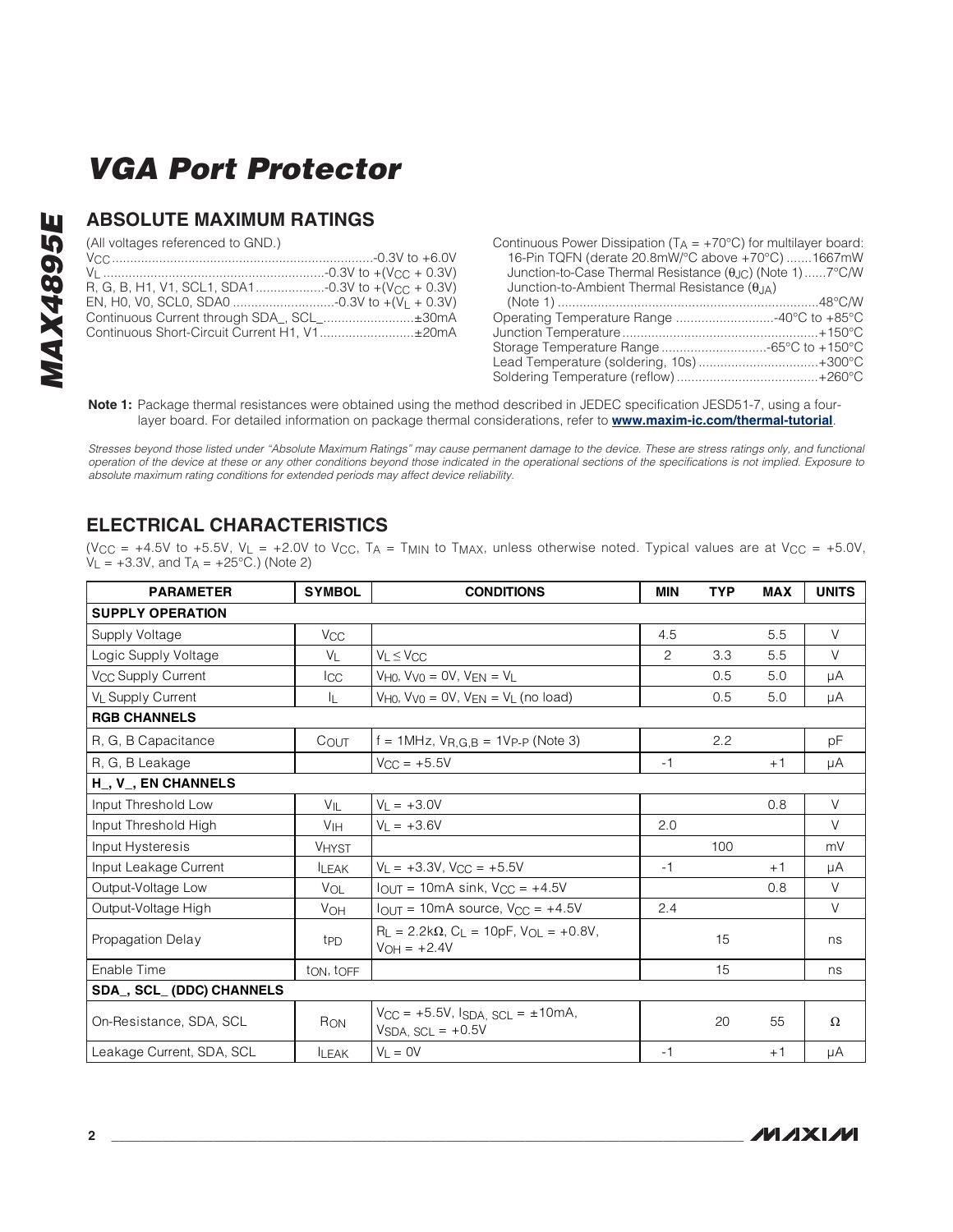### **ELECTRICAL CHARACTERISTICS (continued)**

(V<sub>CC</sub> = +4.5V to +5.5V, V<sub>L</sub> = +2.0V to V<sub>CC</sub>, T<sub>A</sub> = T<sub>MIN</sub> to T<sub>MAX</sub>, unless otherwise noted. Typical values are at V<sub>CC</sub> = +5.0V,  $V_L$  = +3.3V, and T<sub>A</sub> = +25°C.) (Note 2)

| <b>SYMBOL</b><br><b>CONDITIONS</b><br><b>PARAMETER</b> |  |                           | MIN | <b>TYP</b> | <b>MAX</b> | <b>UNITS</b> |
|--------------------------------------------------------|--|---------------------------|-----|------------|------------|--------------|
| <b>ESD PROTECTION</b>                                  |  |                           |     |            |            |              |
| SDA1, SCL1, H1, V1, R, G, B                            |  | Human Body Model (Note 4) |     | ±15        |            | k٧           |
| SDA1, SCL1, H1, V1, R, G, B                            |  | LIEC 61000-4-2 Contact    |     | ±Χ         |            | kV           |

**Note 2:** All devices are 100% production tested at T<sub>A</sub> = +25°C. All temperature limits are guaranteed by design.

**Note 3:** Guaranteed by design, not production tested.

**Note 4:** Tested terminals to GND; 1µF bypass capacitors on V<sub>CC</sub> and V<sub>L</sub>.

(V<sub>CC</sub> =  $+5.0$ V, V<sub>L</sub> =  $+3.3$ V, and T<sub>A</sub> =  $+25$ °C, unless otherwise noted.)

### **Typical Operating Characteristics**

MAX4895E toc02



**HV BUFFER OUTPUT-VOLTAGE LOW vs. TEMPERATURE**

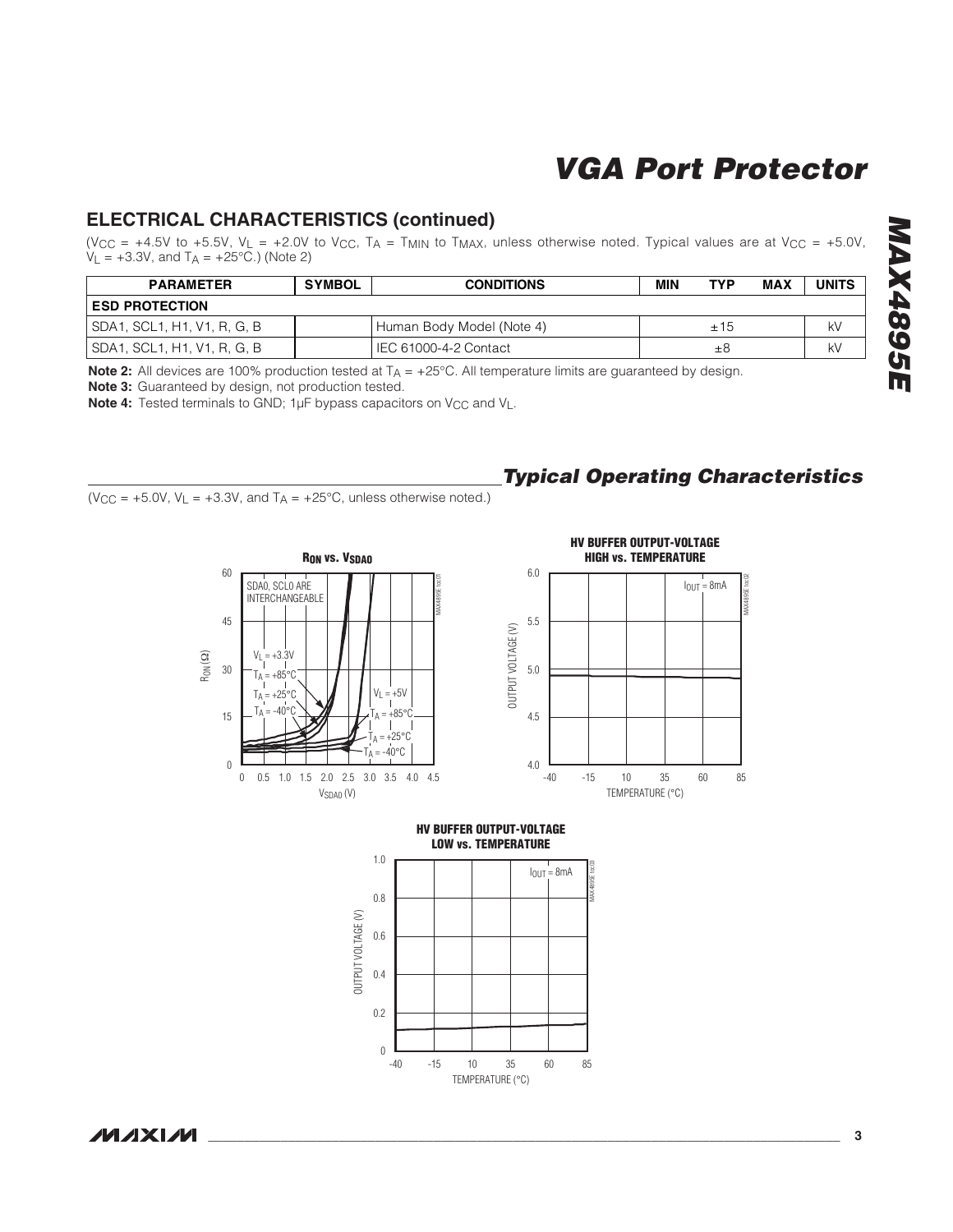**MAX4895E** TOP VIEW SCL0 SCL1  $\triangleq$  $\overline{\pm}$ G H0 2 H1  $\lfloor 12 \rfloor$   $\lfloor 11 \rfloor$   $\lfloor 10 \rfloor$   $\lfloor 9 \rfloor$  $|11\rangle$  $\begin{bmatrix} 8 \\ 0 \end{bmatrix}$ SDA1 V0  $13<sup>1</sup>$  $\begin{bmatrix} 7 \\ 7 \end{bmatrix}$ SDA0 V1 14 **NAIXIVI** *MAX4895E*  $\begin{bmatrix} 1 & 1 & 1 \\ 0 & 0 & 1 \\ 0 & 0 & 1 \end{bmatrix}$  $\begin{bmatrix} 15 \\ 15 \end{bmatrix}$ V<sub>CC</sub> N.C.  $\begin{bmatrix} 16 \\ 1 \end{bmatrix}$ EN  $EP_1 = 5$   $V_L$ **+**  $\frac{1}{1}$   $\frac{1}{2}$   $\frac{1}{3}$  $\begin{bmatrix} 1 & 1 \\ 4 & 1 \end{bmatrix}$  $\overline{\mathbf{r}}$  $\circ$ GND  $\mathbf{e}$ **TQFN (3mm** × **3mm)**

### **Pin Description**

| <b>PIN</b>     | <b>NAME</b>      | <b>FUNCTION</b>                                                                                                                                                                        |
|----------------|------------------|----------------------------------------------------------------------------------------------------------------------------------------------------------------------------------------|
|                | R                | High-ESD Protection Diodes for RGB Signals                                                                                                                                             |
| 2              | G                | High-ESD Protection Diodes for RGB Signals                                                                                                                                             |
| 3              | B                | High-ESD Protection Diodes for RGB Signals                                                                                                                                             |
| $\overline{4}$ | <b>GND</b>       | Ground                                                                                                                                                                                 |
| 5              | $V_{L}$          | Supply Voltage, +2.0V to V <sub>CC</sub> . Bypass V <sub>L</sub> to GND with a 1µF ceramic capacitor.                                                                                  |
| 6              | N.C.             | No Connection. Leave unconnected.                                                                                                                                                      |
| $\overline{7}$ | SDA0             | SDA I/O. SDA0 referenced to V <sub>1</sub> .                                                                                                                                           |
| 8              | SDA <sub>1</sub> | SDA I/O. SDA1 referenced to Vcc.                                                                                                                                                       |
| 9              | <b>SCLO</b>      | SCL I/O. SCL0 referenced to V <sub>1</sub> .                                                                                                                                           |
| 10             | SCL <sub>1</sub> | SCL I/O. SCL1 referenced to V <sub>CC</sub> .                                                                                                                                          |
| 11             | H <sub>0</sub>   | Horizontal Sync Input                                                                                                                                                                  |
| 12             | H1               | Horizontal Sync Output                                                                                                                                                                 |
| 13             | V <sub>0</sub>   | Vertical Sync Input                                                                                                                                                                    |
| 14             | V <sub>1</sub>   | Vertical Sync Output                                                                                                                                                                   |
| 15             | V <sub>CC</sub>  | Power-Supply Voltage, +4.5V to +5.5V. Bypass $V_{CC}$ to GND with a 1µF ceramic capacitor.                                                                                             |
| 16             | EN               | Enable for H1 and V1 Outputs                                                                                                                                                           |
|                | EP               | Exposed Pad. Connect EP to GND or leave unconnected. For enhanced thermal dissipation,<br>connect EP to a copper area as large as possible. Do not use EP as a sole ground connection. |

**MAX4895E**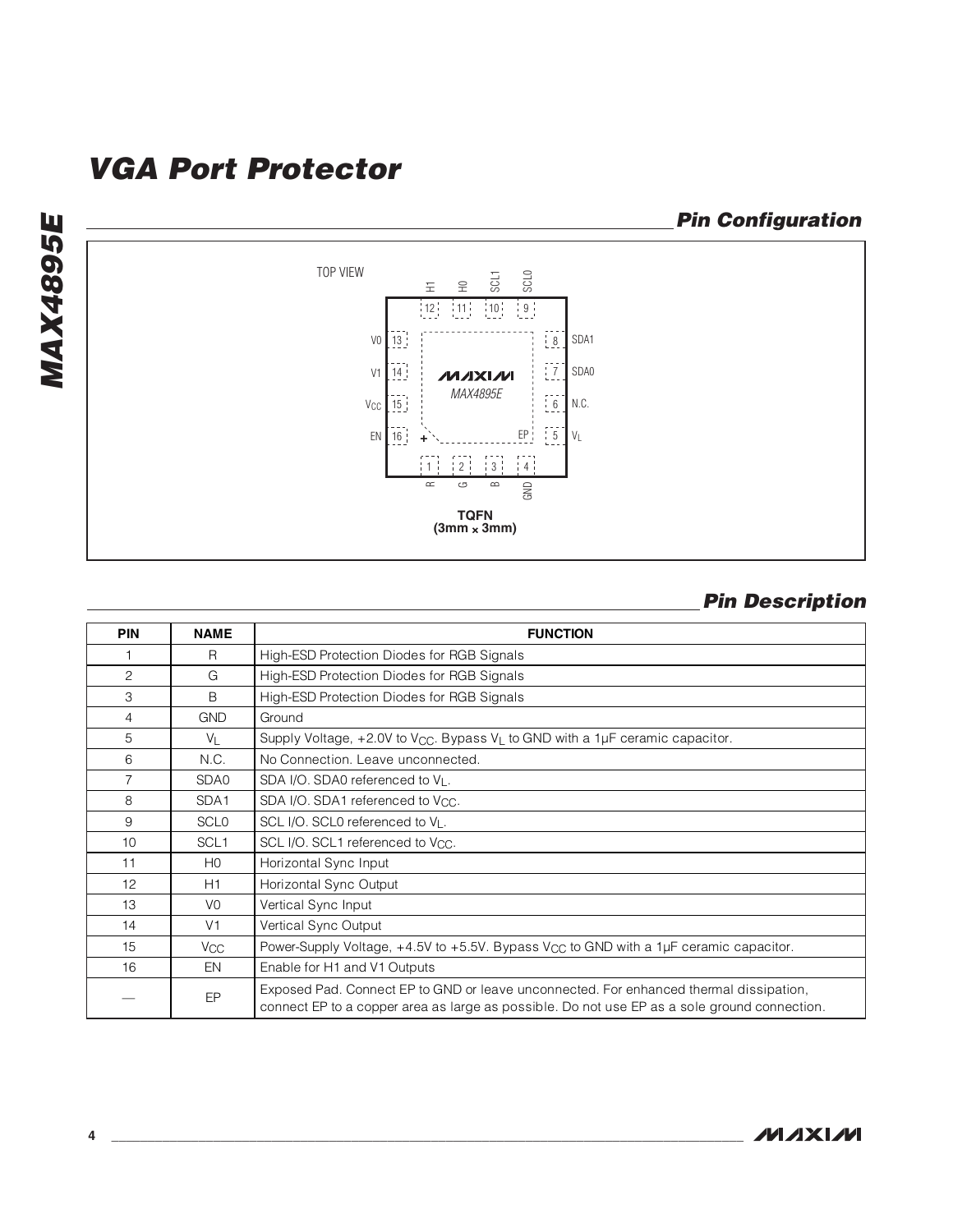**MAXM** 



### **Functional Diagram**

**MAX4895E**

**MAX4895E** 



### **Applications Information**

The MAX4895E provides the level shifting necessary to drive two standard VGA ports from a graphics controller as low as +2.2V. Internal buffers drive the HSYNC and VSYNC signals to VGA standard TTL levels. The DDC switch provides level shifting by clamping signals to a diode drop less than VL (see the Typical Operating Circuit). Connect  $V_L$  to  $+3.3V$  for normal operation.

#### **Power-Supply Decoupling**

Bypass V<sub>CC</sub> and V<sub>L</sub> to ground with a 1µF ceramic capacitor as close as possible to the device.

#### **PCB Layout**

High-speed switches such as the MAX4895E require proper PCB layout for optimum performance. Ensure that impedance-controlled PCB traces for high-speed signals are matched in length and are as short as possible. Connect the exposed pad to a solid ground plane.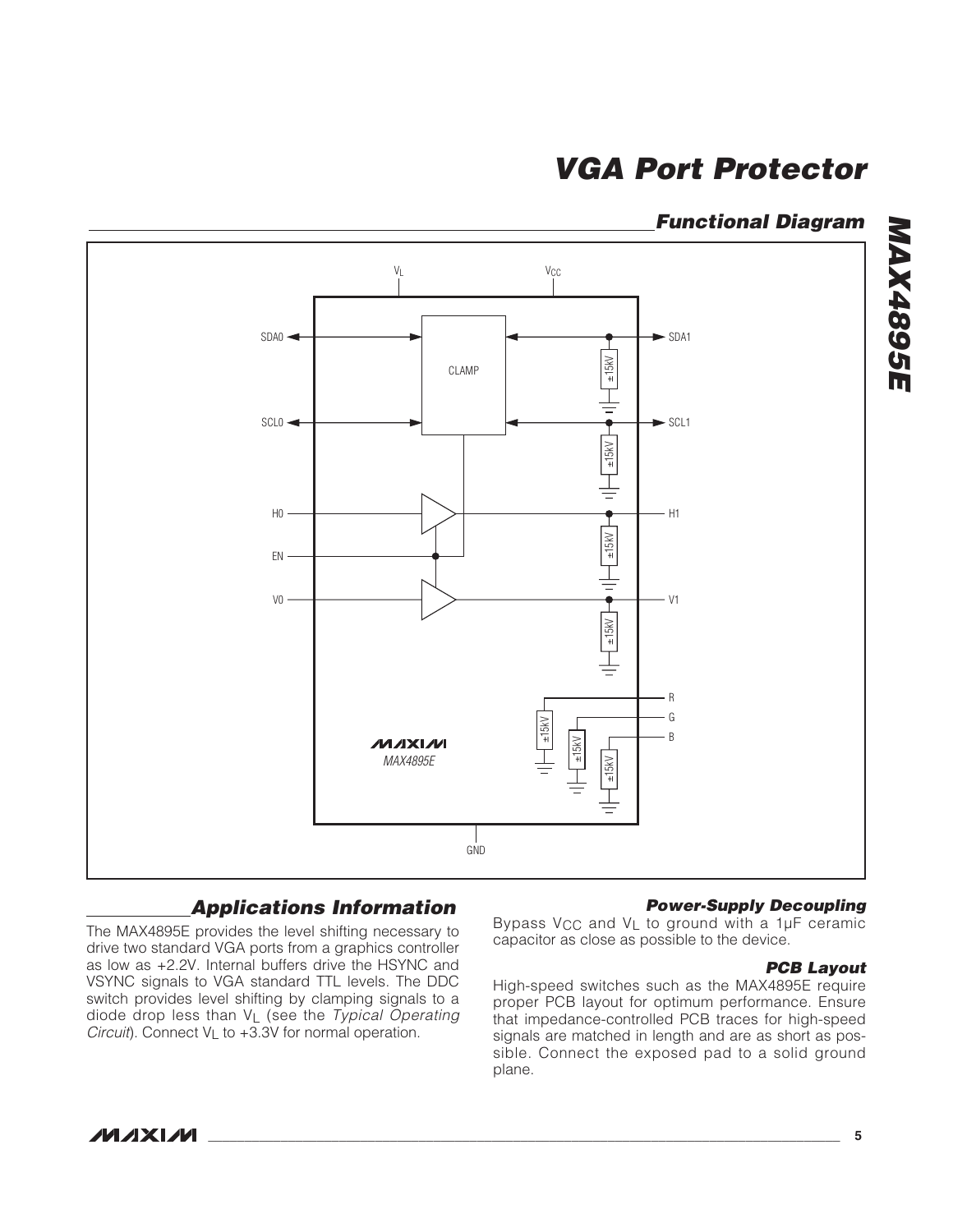### **Detailed Description**

The MAX4895E integrates level-translating buffers and features R, G, B port protection for VGA signals.

Horizontal and vertical synchronization (H0/V0) inputs feature level-shifting buffers to support low-voltage CMOS or standard TTL-compatible graphics controllers. The device meets ±10mA VESA drive requirements. The MAX4895E also features I2C level shifting using two nMOS devices. All outputs maintain ±15kV Human Body Model (HBM) and ±8kV Contact Discharge per IEC 61000-4-2 on seven terminals (SDA1, SCL1, H1, V1, R, G, B). The R, G, B pads protect the digital-to-analog converter (DAC) and are simply placed in parallel with the R, G, B outputs for the DAC and VGA socket.

**Horizontal/Vertical Sync Level Shifter** HSYNC/VSYNC are buffered to provide level shifting and drive capability to meet the VESA specification. Input logic levels (VIL, VIH) are connected to VL (see the Electrical Characteristics table). The level-shifted outputs (H1 and V1) are pulled low when EN is driven low (see Table 1). Logic-level output  $(V_{OL}, V_{OH})$  are +5.0V TTL compatible.

### **Table 1. HV Truth Table**

| ΕN | <b>FUNCTION</b>                    |
|----|------------------------------------|
|    | HSYNC/VSYNC level shifting enabled |
|    | $H1. V1 = 0$                       |

### **Table 2. DDC Truth Table**

| ΕN | <b>FUNCTION</b>              |  |  |
|----|------------------------------|--|--|
|    | SDA0 to SDA1<br>SCLO to SCL1 |  |  |
|    | SDA1, SCL1, high impedance   |  |  |

### **Display Data Channel Switches**

The MAX4895E incorporates two nMOS switches for I2C level shifting. The SDA, SCL terminals are voltage clamped to a diode drop less than the  $V_1$  voltage. Voltage clamping provides protection and compatibility with SDA, SCL signals and low-voltage ASICs. Supply  $+2.5V$  to  $+3.3V$  on  $V_1$  to provide voltage clamping for VESA I2C-compatible signals. The SDA, SCL switches are identical, and each switch can be used to route SDA or SCL signals.

### **RGB**

There are three terminals for R, G, and B. The only function of these terminals is to provide high-level ESD protection to the RGB lines, while at the same time, keeping the capacitance on the RGB lines to a minimum. The R, G, B terminals are identical, and any of the three terminals can be used to protect red, green, or blue video signals.

#### **ESD Protection**

As with all Maxim devices, ESD-protection structures are incorporated on all terminals to protect against electrostatic discharges encountered during handling and assembly. Additionally, the MAX4895E is protected to ±15kV on the RGB terminals and outputs H1, V1, SDA1, and SCL1 by the Human Body Model (HBM). For optimum ESD performance, bypass V<sub>CC</sub> to ground with a 1µF ceramic capacitor.

ESD protection can be tested in various ways. The R, G, B terminals and outputs H1, V1, SDA1, and SCL1 of the MAX4895E are characterized for protection to the following limits:

- ±15kV using the Human Body Model
- ±8kV IEC 61000-4-2 Contact Discharge

#### **ESD Test Conditions**

ESD performance depends on a variety of conditions. Contact Maxim for a reliability report documenting test setup, methodology, and results.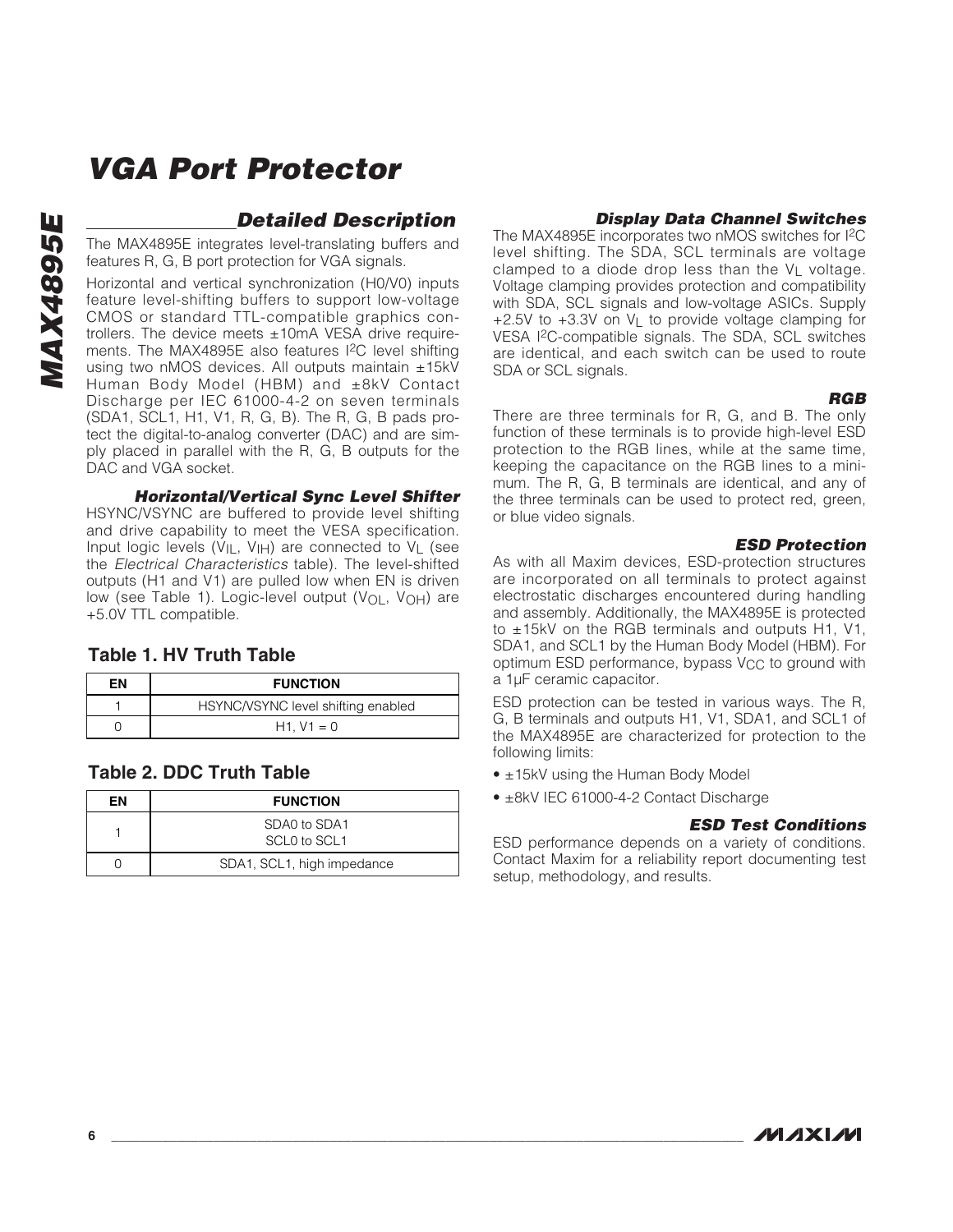

Figure 1a. Human Body ESD Test Model



Figure 1b. Human Body Current Waveform

#### **Human Body Model (HBM)**

Figure 1a shows the Human Body Model, and Figure 1b shows the current waveform it generates when discharged into a low impedance. This model consists of a 100pF capacitor charged to the ESD voltage of interest that is then discharged into the test device through a 1.5kΩ resistor.

#### **IEC 61000-4-2**

The IEC 61000-4-2 standard covers ESD testing and performance of finished equipment. However, it does not specifically refer to integrated circuits. The MAX4895E assists in designing equipment to meet IEC 61000-4-2 without the need for additional ESD-protection components.

The major difference between tests done using the Human Body Model and IEC 61000-4-2 is higher peak current in IEC 61000-4-2 because series resistance is



Figure 1c. IEC 61000-4-2 ESD Test Model



Figure 1d. IEC 61000-4-2 ESD Generator Current Waveform

lower in the IEC 61000-4-2 model. Hence, the ESD withstand voltage measured to IEC 61000-4-2 is generally lower than that measured using the Human Body Model. Figure 1c shows the IEC 61000-4-2 model, and Figure 1d shows the current waveform for IEC 61000-4-2 ESD Contact Discharge test.

### **Chip Information**

#### PROCESS: BiCMOS

### **Package Information**

For the latest package outline information and land patterns, go to **www.maxim-ic.com/packages**. Note that a "+", "#", or "-" in the package code indicates RoHS status only. Package drawings may show a different suffix character, but the drawing pertains to the package regardless of RoHS status.

| <b>PACKAGE</b> | <b>PACKAGE</b> | <b>OUTLINE</b> | <b>LAND</b>   |
|----------------|----------------|----------------|---------------|
| <b>TYPE</b>    | <b>CODE</b>    | NO.            | I PATTERN NO. |
| 16 TOFN-FP     | T1633+4        | 21-0136        | 90-0031       |